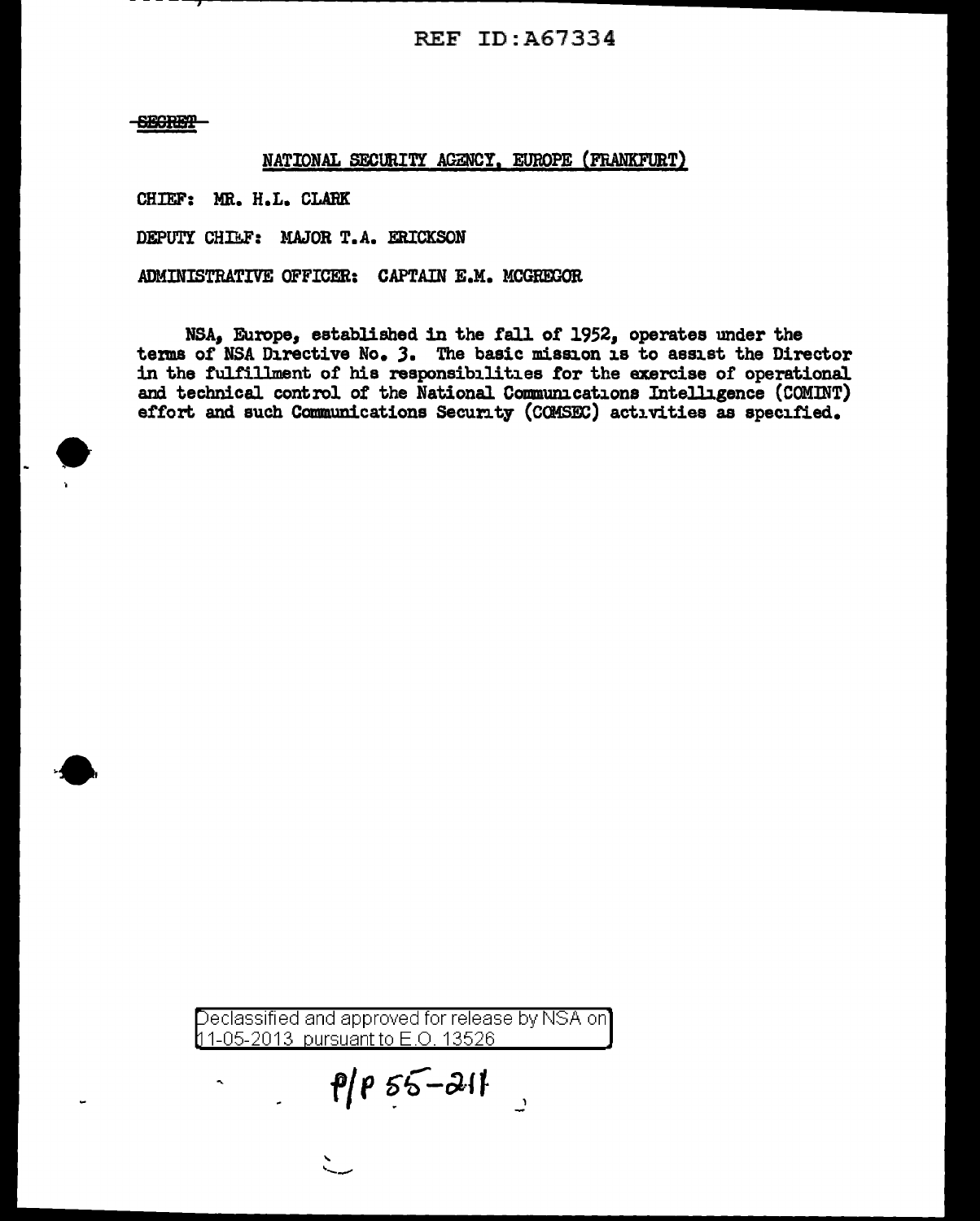PL 86-36/50 USC 3

 $EO(3.3(h)$  (2)

**SECRET** 

 $\sim$   $\times$ 

## ARMY SECURITY AGENCY, EUROPE (FRANKFURT)

CHIEF: COLONEL A.C. PETERSON

DEPUTY CHIEF: LT. COLONEL C.E. ROBERTS

OPERATIONS OFFICER: LT. COLONEL RUSSELL H. HORTON

**TASKS** 

2. Performs Traffic Analysis of and maintains TEXTA for all intercepted traffic as required.

4. Performs translation function, and reporting of technical reports and COMINT end-products as required.

OGA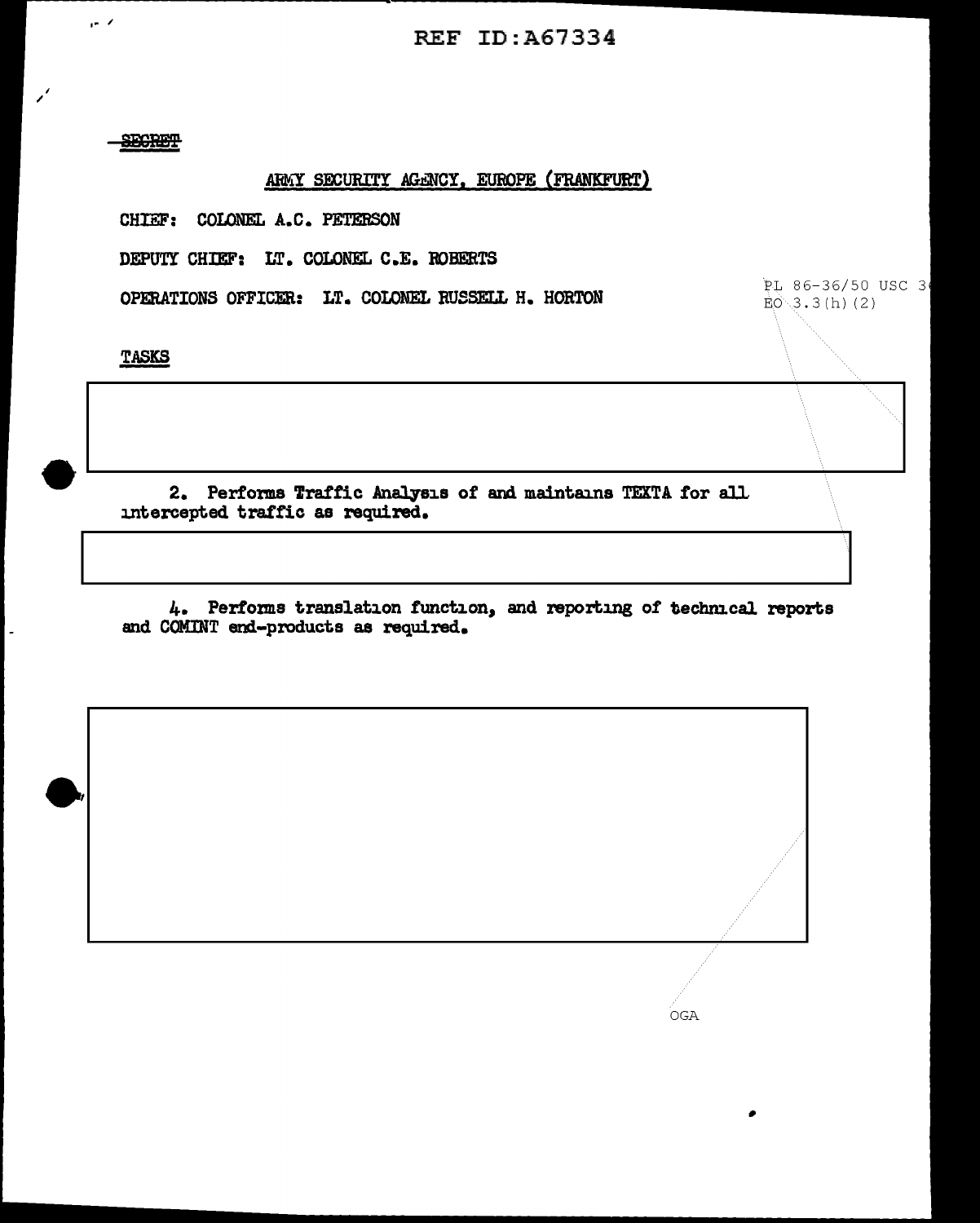## REF ID:A67334

 $FL 86-36/50$  USC 3605  $EO$  3.3(h)(2)

 $\vert$ 

TOP SECRET EIDER

## 6910TH SECURITY GROUP!

COMMANDER: COLONEL R.H. AUGUSTINUS

#### MISSION

1. Provide, operate and control designated intercept facilities\ and conduct such processing as may be required to produce COMINT in close support. of United States Air Force, Europe, 12th Air Force, 3rd Air Force, 5th Air Division and 7th Air Division and other such units as may be committed to combat operations.

2. Provide, operate and control designated intercept facilities and. conduct such processing as may be required to produce COMINT in general support of USAFE and subordinate units in Europe.

.3. Provide and operate additional. intercept facilities and conduct such processing as may be directed by Director, National Security Agency, in support of the National COMINT effort.

**TASKS** 

**e** 

1. Intercept

- (1) Moree (manual and automatic)
- (2) Radio telephone
- (3) Radio Printer
- (4) other transmission as identified

## 2. Traffic Analysis

a. Performs traffic analysis and maintains technical data as as required •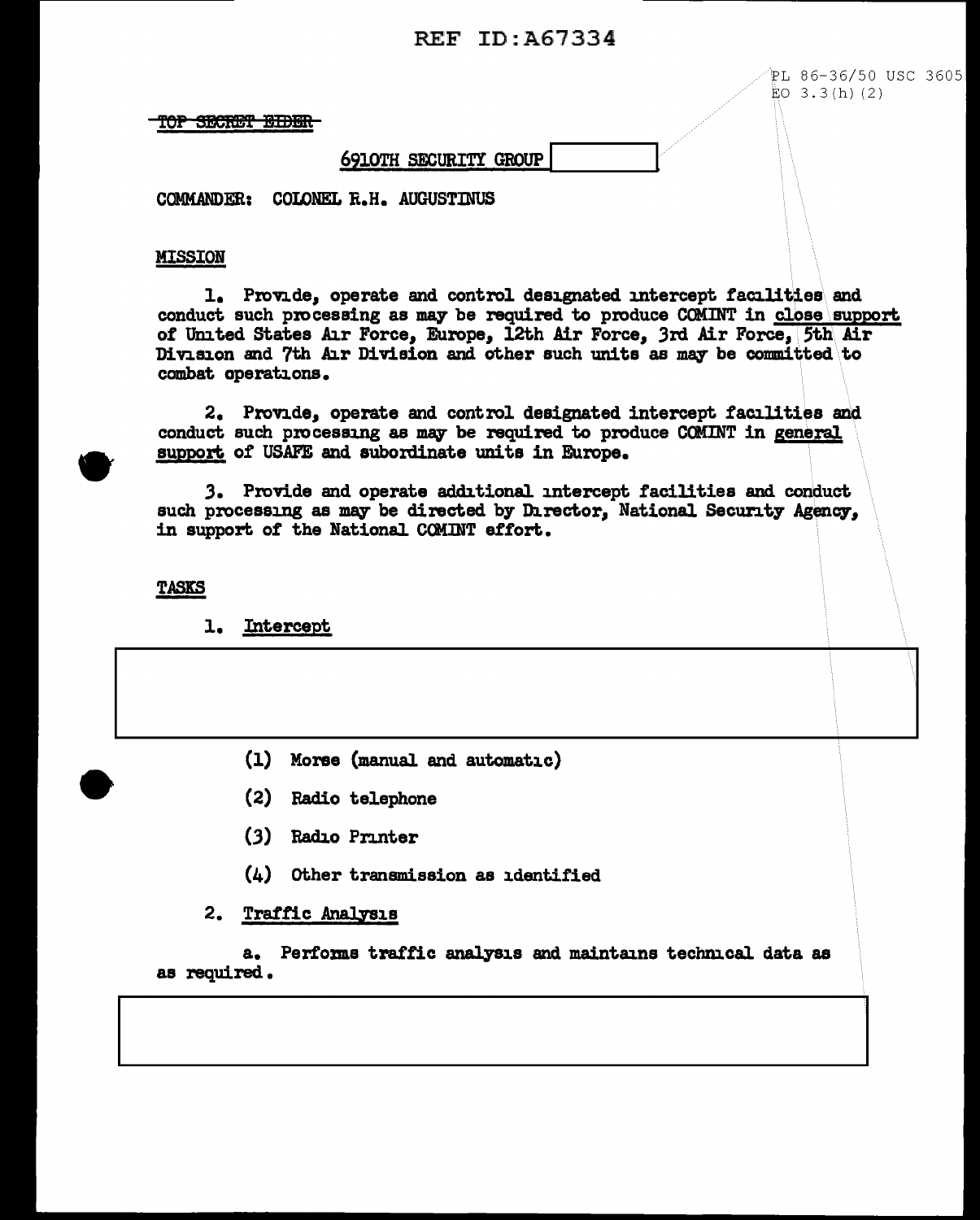**REF ID:A67334** RL 86-36/50 USC 3605

 $EO(3.3(h)(2))$ 

I

TOP SECRET EIDER

(1) NSA is responsible for the cryptanalysis of all

(c) Other systems as approved by the Director, NSA.

6900TH SECURITY WING

COMMANDER: COLONEL C.A. CLARK

DEPUTY: COLONEL PHILIP EV ANS

#### TASKS

Command and administrative only. The Director's firm policy has been that the 6900th Security Wing not participate in COMINT operational and technical. plans.

2ND RADIO SQUADRON MOBILE

COMMANDER: LT. COLONEL R.D. SMALL, JR.

Intercept station, under 6910th, with intercept,  $T/A$ , and reporting functions. The 2nd BSM is al.so tasked with the preparation and issue direct to consumers, seven days per week, of a daily COMINT end-product report for the following targets: